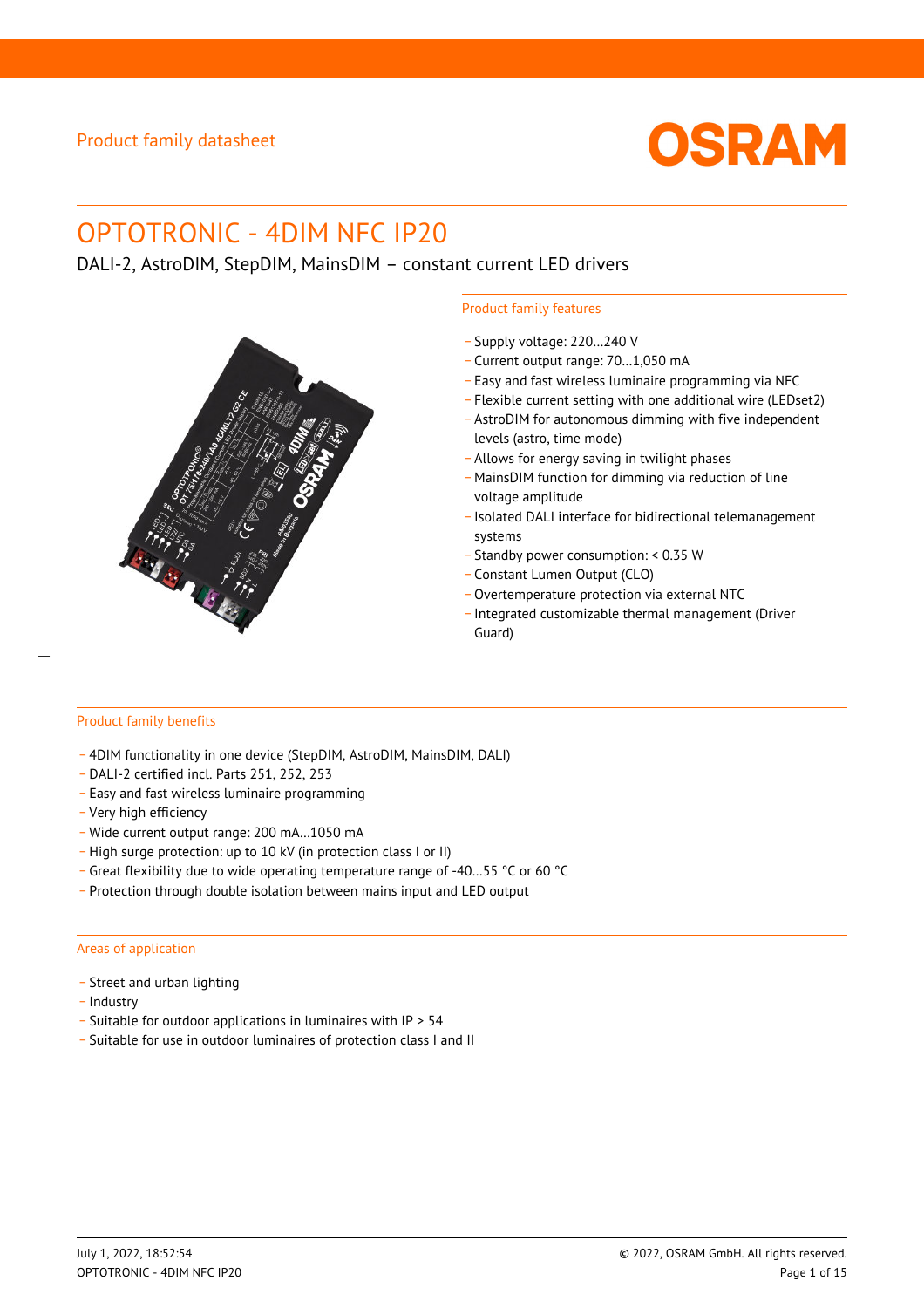$\mathbf{r}$ 

## Technical data

|                                           |                           | <b>Electrical data</b> |                          |                           |                           |                        |  |
|-------------------------------------------|---------------------------|------------------------|--------------------------|---------------------------|---------------------------|------------------------|--|
| <b>Product description</b>                | <b>Nominal</b><br>voltage | Input voltage<br>AC    | Input voltage<br>DC      | <b>Nominal</b><br>current | <b>Mains</b><br>frequency | Power factor $\lambda$ |  |
| OT 20/170240/1A0 4DIMLT2 G2 CE            | 220240 V                  | 170264 V               | $176276$ V <sup>1)</sup> | 0.12A                     | 0/50/60 Hz                | $> 0.98$ <sup>2)</sup> |  |
| OT 40/170240/1A0 4DIMLT2 G2 CE            | 220240 V                  | 170264 V               | $176276 \text{ V}^{1}$   | 0.20A                     | 0/50/60 Hz                | $> 0.98$ <sup>2)</sup> |  |
| OT 75/170240/1A0 4DIMLT2 G2 CE            | 220240 V                  | 170264 V               | $176276 \text{ V}^{1}$   | 0.37A                     | 0/50/60 Hz                | $> 0.98$ <sup>2)</sup> |  |
| OT 110/170240/1A0 4DIMLT2 G2<br><b>CE</b> | 220240 V                  | 170264 V               | $176276 \text{ V}^{1}$   | 0.52A                     | 0/50/60 Hz                | $> 0.98$ <sup>2)</sup> |  |
| OT 165/170240/1A0 4DIMLT2 G2<br><b>CE</b> | 220240 V                  | 170264 V               | $176276 \text{ V}^{1}$   | 0.76A                     | 0/50/60 Hz                | $> 0.98$ <sup>2)</sup> |  |

| <b>Product description</b>                | Total<br>harmonic<br>distortion | <b>Device</b><br>power loss | Networked standby<br>power | <b>Inrush</b><br>current | Max. ECG no.<br>on circuit<br>breaker 10 A<br>(B) | Max. ECG<br>no. on<br>circuit<br>breaker 16<br>A(B) |
|-------------------------------------------|---------------------------------|-----------------------------|----------------------------|--------------------------|---------------------------------------------------|-----------------------------------------------------|
| OT 20/170240/1A0 4DIMLT2 G2 CE            | $< 10 \%$ 3)                    | 3.5 W                       | < 0.50 W <sup>4</sup>      | $25 \text{ A}^{5}$       | 22                                                | 35                                                  |
| OT 40/170240/1A0 4DIMLT2 G2 CE            | $< 10 \%$ 3)                    | 4.5 W                       | < 0.50 W <sup>4</sup>      | 26 A $^{14}$             | 17                                                | 28                                                  |
| OT 75/170240/1A0 4DIMLT2 G2 CE            | $< 5 \%$ 3)                     | 5.3 W                       | < 0.50 W <sup>4</sup>      | 54 A $^{16}$             | 8                                                 | 12                                                  |
| OT 110/170240/1A0 4DIMLT2 G2<br><b>CE</b> | $< 5 \%$ 3)                     | 8.0 W                       | < 0.50 W <sup>4</sup>      | 65 A $^{18}$             | 7                                                 | 12                                                  |
| OT 165/170240/1A0 4DIMLT2 G2<br><b>CE</b> | $< 5 \%$ 3)                     | 11.5 W                      | < 0.25 W <sup>4</sup>      | 77 A <sup>14</sup> )     | 5                                                 | 9                                                   |

| <b>Product description</b>                | Max. ECG no.<br>on circuit<br>breaker 25 A<br>(B) | Surge<br>capability<br>(L/N-Ground) | Surge capability (L-N) | <b>Nominal output</b><br>power | <b>Maximum</b><br>output power |
|-------------------------------------------|---------------------------------------------------|-------------------------------------|------------------------|--------------------------------|--------------------------------|
| OT 20/170240/1A0 4DIMLT2 G2 CE            | 55                                                | 10 kV                               | 6 kV                   | 22 W <sup>6</sup>              | 22 W                           |
| OT 40/170240/1A0 4DIMLT2 G2 CE            | 44                                                | 10 kV                               | 6 kV                   | 40 W $^{6)}$                   | 40 W                           |
| OT 75/170240/1A0 4DIMLT2 G2 CE            | 20                                                | 10 kV                               | 6 kV                   | 75 W <sup>6</sup>              | 75 W                           |
| OT 110/170240/1A0 4DIMLT2 G2<br><b>CE</b> | 19                                                | 10 kV                               | 6 kV                   | 110 W $^{6)}$                  | 110 W                          |
| OT 165/170240/1A0 4DIMLT2 G2<br><b>CE</b> | 14                                                | 10 kV                               | 6 kV                   | 165 W $^{6)}$                  | 165 W                          |

| <b>Product description</b>     | <b>Efficiency in full-load</b> | <b>Nominal output</b><br>current | <b>Output current</b><br><b>LEDset open</b> | Output current<br><b>LEDset shorted</b> |
|--------------------------------|--------------------------------|----------------------------------|---------------------------------------------|-----------------------------------------|
| OT 20/170240/1A0 4DIMLT2 G2 CE | $87\%$ <sup>4)</sup>           | 2001050 mA                       | 70 mA                                       | Not allowed                             |
| OT 40/170240/1A0 4DIMLT2 G2 CE | $90\%$ <sup>4)</sup>           | 2001050 mA                       | 70 mA                                       | Not allowed                             |
| OT 75/170240/1A0 4DIMLT2 G2 CE | $93\%$ <sup>4)</sup>           | 2001050 mA                       | 70 mA                                       | Not allowed                             |
| OT 110/170240/1A0 4DIMLT2 G2   | $93\%$ <sup>4)</sup>           | 2001050 mA                       | 70 mA                                       | Not allowed                             |
| <b>CE</b>                      |                                |                                  |                                             |                                         |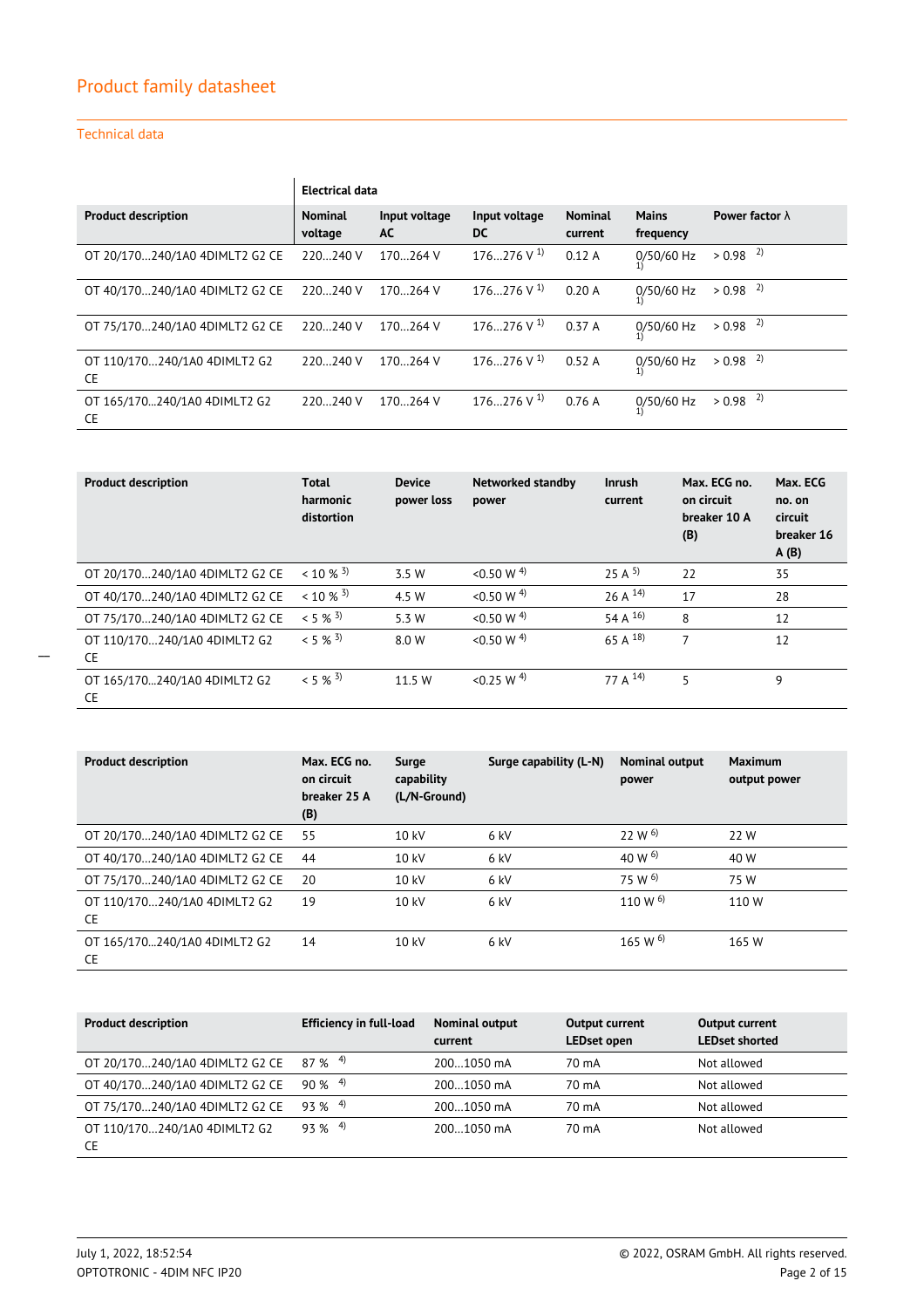| <b>Product description</b>         | Efficiency in full-load | <b>Nominal output</b><br>current | <b>Output current</b><br>LEDset open | <b>Output current</b><br><b>LEDset shorted</b> |
|------------------------------------|-------------------------|----------------------------------|--------------------------------------|------------------------------------------------|
| OT 165/170240/1A0 4DIMLT2 G2<br>CE | $93.5 \%$ <sup>4)</sup> | 2001050 mA                       | 70 mA                                | Not allowed                                    |

| <b>Product description</b>          | Default output<br>current | Output<br>current<br>tolerance | Output ripple current<br>(100 Hz) | <b>Output PSTLM</b> | Output<br><b>SVM</b> |
|-------------------------------------|---------------------------|--------------------------------|-----------------------------------|---------------------|----------------------|
| OT 20/170240/1A0 4DIMLT2 G2 CE      | 700 mA                    | $±3$ % <sup>7</sup> )          | $<$ 5 %                           | $\leq 1$            | ≤ $0.4$              |
| OT 40/170240/1A0 4DIMLT2 G2 CE      | 700 mA                    | $±3$ % <sup>7</sup> )          | $< 5 \%$                          | $\leq 1$            | ≤ $0.4$              |
| OT 75/170240/1A0 4DIMLT2 G2 CE      | 700 mA                    | $±3$ % <sup>7</sup> )          | $< 6\%$                           | $\leq 1$            | ≤ $0.4$              |
| OT 110/170240/1A0 4DIMLT2 G2<br>CE. | 700 mA                    | $±3$ % <sup>7</sup> )          | $< 5 \%$                          | $<$ 1               | < 0.4                |
| OT 165/170240/1A0 4DIMLT2 G2<br>CE. | 700 mA                    | $±3$ % <sup>7</sup> )          | $< 5 \%$                          |                     |                      |

| <b>Product description</b>                | Minimum output<br>current | <b>Galvanic isolation</b> | Nominal output<br>voltage | Surge capability<br>(SD – Ground) |
|-------------------------------------------|---------------------------|---------------------------|---------------------------|-----------------------------------|
| OT 20/170240/1A0 4DIMLT2 G2 CE            | 70 mA                     | <b>SELV</b>               | 1038 V                    | 10 kV                             |
| OT 40/170240/1A0 4DIMLT2 G2 CE            | 70 mA                     | <b>SELV</b>               | 1556 V                    | 10 kV                             |
| OT 75/170240/1A0 4DIMLT2 G2 CE            | 70 mA                     | <b>SELV</b>               | 35.115 V                  | 10 kV                             |
| OT 110/170240/1A0 4DIMLT2 G2<br>CE        | 70 mA                     | Double                    | 80220V                    | 10 kV                             |
| OT 165/170240/1A0 4DIMLT2 G2<br><b>CE</b> | 70 mA                     | Double                    | 130260 V                  | $10 \text{ kV}$                   |

|                                           |                                           |                                                       |                                      |                                     | Dimensions & weight |
|-------------------------------------------|-------------------------------------------|-------------------------------------------------------|--------------------------------------|-------------------------------------|---------------------|
| <b>Product description</b>                | <b>Nominal input</b><br>voltage (SD port) | Max. no. of ECGs on<br>16A MCB with EBN-<br><b>OS</b> | <b>U-OUT</b><br>(working<br>voltage) | Surge<br>capability<br>$(L/N - SD)$ | Length              |
| OT 20/170240/1A0 4DIMLT2 G2 CE            | 220277 V                                  | 93                                                    | 60 V                                 | $6$ kV                              | 123.0 mm            |
| OT 40/170240/1A0 4DIMLT2 G2 CE            | 220277 V                                  | 56                                                    | 60 V                                 | 6 kV                                | 123.0 mm            |
| OT 75/170240/1A0 4DIMLT2 G2 CE            | 220277 V                                  | 30                                                    | 120 V                                | 6 kV                                | 133.0 mm            |
| OT 110/170240/1A0 4DIMLT2 G2<br><b>CE</b> | 220277 V                                  | 21                                                    | 250 V                                | $6$ kV                              | $150.0 \text{ mm}$  |
| OT 165/170240/1A0 4DIMLT2 G2<br><b>CE</b> | 220277 V                                  | 15                                                    | 300 V                                | $6$ kV                              | 170.0 mm            |

| <b>Product description</b>     | Width   | <b>Height</b> | <b>Mounting</b><br>hole<br>spacing,<br>length | Mounting<br>hole<br>spacing,<br>width | <b>Product</b><br>weight | Cable cross-<br>section,<br>input side |
|--------------------------------|---------|---------------|-----------------------------------------------|---------------------------------------|--------------------------|----------------------------------------|
| OT 20/170240/1A0 4DIMLT2 G2 CE | 79.0 mm | 33.0 mm       | $111.0 \text{ mm}$                            | $67.0 \text{ mm}$                     | 210.00 <sub>q</sub>      | 0.21.5<br>mm <sup>2</sup>              |
| OT 40/170240/1A0 4DIMLT2 G2 CE | 79.0 mm | 33.0 mm       | $111.0 \text{ mm}$                            | $67.0 \text{ mm}$                     | 210.00 <sub>q</sub>      | 0.21.5<br>mm <sup>2</sup>              |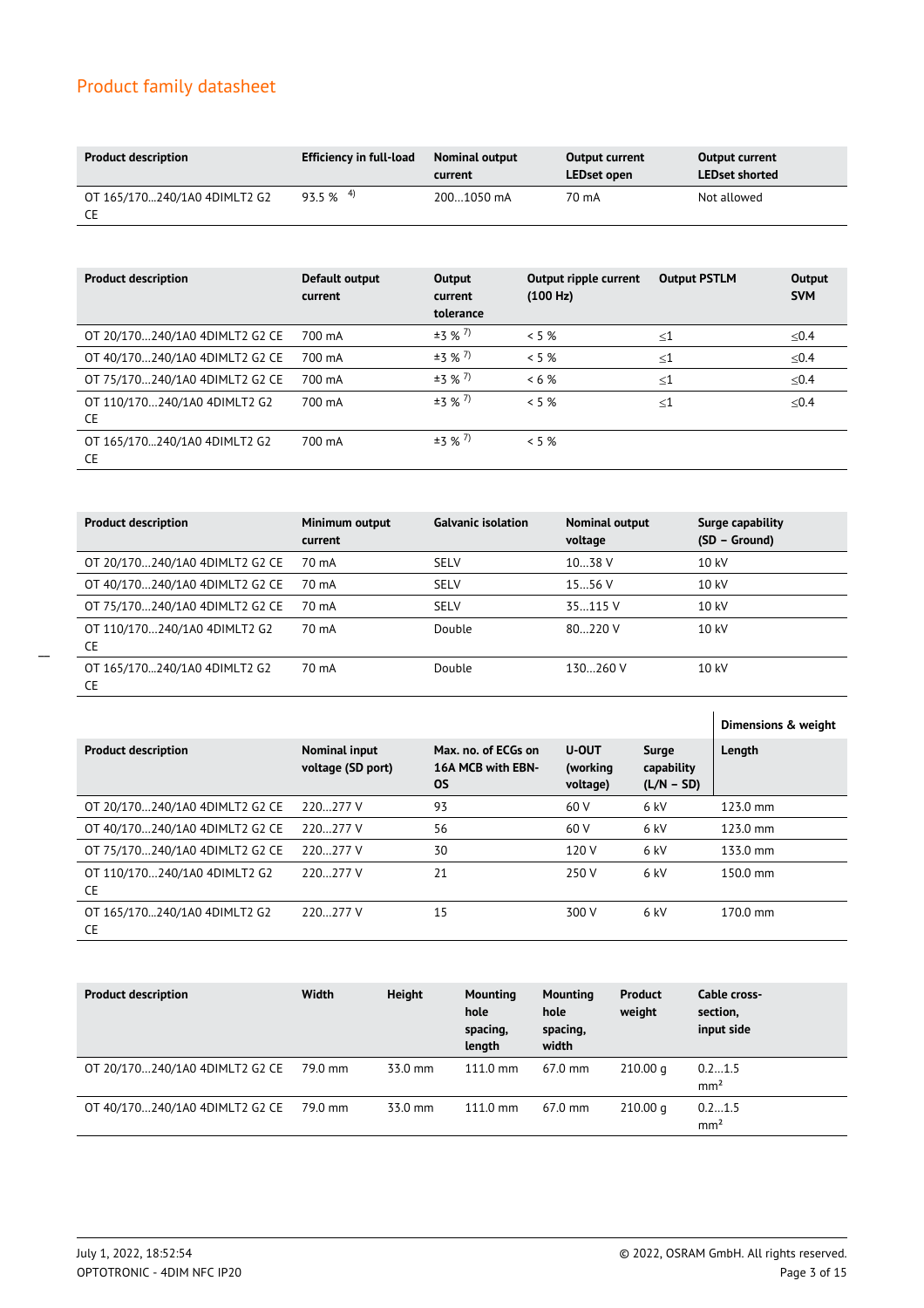| <b>Product description</b>                | Width              | <b>Height</b> | <b>Mounting</b><br>hole<br>spacing,<br>length | <b>Mounting</b><br>hole<br>spacing,<br>width | <b>Product</b><br>weight | Cable cross-<br>section,<br>input side |
|-------------------------------------------|--------------------|---------------|-----------------------------------------------|----------------------------------------------|--------------------------|----------------------------------------|
| OT 75/170240/1A0 4DIMLT2 G2 CE            | 77.0 mm            | 40.0 mm       | $122.5 \text{ mm}$                            |                                              | 300.00 g                 | 0.21.5<br>mm <sup>2</sup>              |
| OT 110/170240/1A0 4DIMLT2 G2<br><b>CE</b> | $90.0$ mm          | $40.0$ mm     | 134.0 mm                                      |                                              | 780.00 g                 | 0.21.5<br>mm <sup>2</sup>              |
| OT 165/170240/1A0 4DIMLT2 G2<br><b>CE</b> | $100.0 \text{ mm}$ | $40.0$ mm     | $160.0 \text{ mm}$                            | $90.0 \text{ mm}$                            | 980.00 g                 | 0.21.5<br>mm <sup>2</sup>              |

|                                           |                                         |                                           | Temperatures & operating conditions |                                 |                                                |  |
|-------------------------------------------|-----------------------------------------|-------------------------------------------|-------------------------------------|---------------------------------|------------------------------------------------|--|
| <b>Product description</b>                | Cable cross-<br>section, output<br>side | Wire preparation<br>length, input<br>side | <b>Ambient</b><br>temperature range | Temperature range<br>at storage | Maximum<br>temperatur<br>e at tc test<br>point |  |
| OT 20/170240/1A0 4DIMLT2 G2 CE            | $0.21.5$ mm <sup>2</sup>                | $8.59.5$ mm                               | $-40+60$ °C                         | $-2585 °C$                      | 75 °C                                          |  |
| OT 40/170240/1A0 4DIMLT2 G2 CE            | $0.21.5$ mm <sup>2</sup>                | $8.59.5$ mm                               | $-40+60$ °C                         | $-2585 °C$                      | 80 °C                                          |  |
| OT 75/170240/1A0 4DIMLT2 G2 CE            | $0.21.5$ mm <sup>2</sup>                | $8.59.5$ mm                               | $-40+55$ °C                         | $-2585 °C$                      | 85 °C                                          |  |
| OT 110/170240/1A0 4DIMLT2 G2<br><b>CE</b> | $0.21.5$ mm <sup>2</sup>                | $8.59.5$ mm                               | $-40+55$ °C                         | $-2585 °C$                      | 85 °C                                          |  |
| OT 165/170240/1A0 4DIMLT2 G2<br><b>CE</b> | $0.21.5$ mm <sup>2</sup>                | $8.59.5$ mm                               | $-40+55$ °C                         | $-40+85$ °C                     | 90 °C                                          |  |

|                                           |                                                   |                                                | Lifespan                            | <b>Capabilities</b> |                                                       |
|-------------------------------------------|---------------------------------------------------|------------------------------------------------|-------------------------------------|---------------------|-------------------------------------------------------|
| <b>Product description</b>                | Max.housing<br>temperature<br>in case of<br>fault | Permitted rel.<br>humidity during<br>operation | <b>ECG lifetime</b>                 | <b>Dimmable</b>     | <b>Dimming</b><br>interface                           |
| OT 20/170240/1A0 4DIMLT2 G2 CE            | 120 °C                                            | 585 % $8$                                      | 50000 / 100000 h 9)                 | Yes                 | 4DIM/<br>AstroDIM /<br>DALI/<br>MainsDIM /<br>StepDIM |
| OT 40/170240/1A0 4DIMLT2 G2 CE            | 120 °C                                            | $585%$ % $^{8}$                                | 50000 / 100000 h<br>15)             | Yes                 | 4DIM/<br>AstroDIM /<br>DALI/<br>MainsDIM /<br>StepDIM |
| OT 75/170240/1A0 4DIMLT2 G2 CE            | 120 °C                                            | 585 % $8$                                      | 50000 / 100000 h<br>$\overline{17}$ | Yes                 | 4DIM/<br>AstroDIM /<br>DALI/<br>MainsDIM /<br>StepDIM |
| OT 110/170240/1A0 4DIMLT2 G2<br><b>CE</b> | 120 °C                                            | $585%$ % $^{8}$                                | 50000 / 100000 h<br>17)             | Yes                 | 4DIM/<br>AstroDIM /<br>DALI/<br>MainsDIM /<br>StepDIM |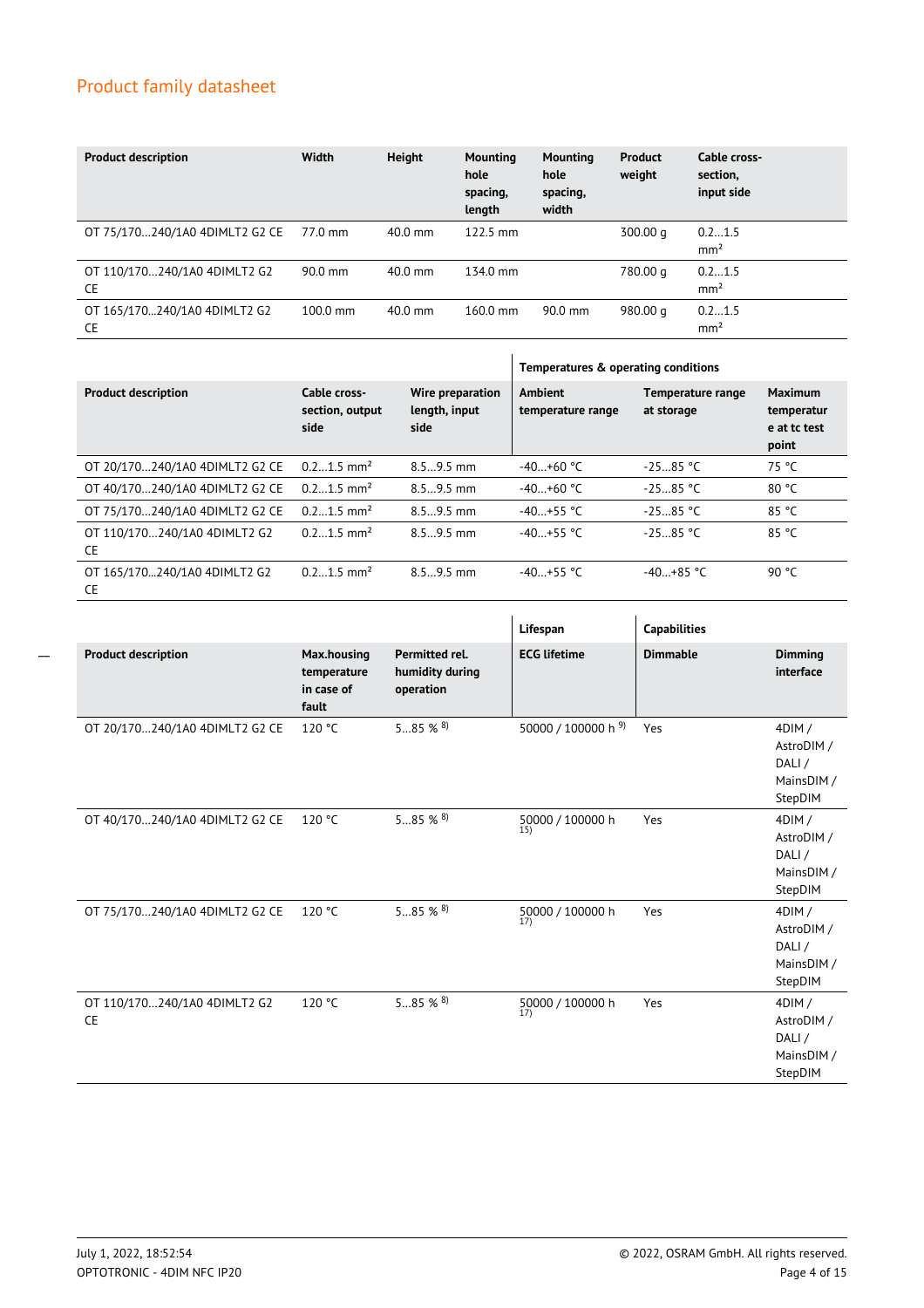|                                           |                                                   |                                                | Lifespan                | <b>Capabilities</b> |                                                           |
|-------------------------------------------|---------------------------------------------------|------------------------------------------------|-------------------------|---------------------|-----------------------------------------------------------|
| <b>Product description</b>                | Max.housing<br>temperature<br>in case of<br>fault | Permitted rel.<br>humidity during<br>operation | <b>ECG lifetime</b>     | <b>Dimmable</b>     | <b>Dimming</b><br>interface                               |
| OT 165/170240/1A0 4DIMLT2 G2<br><b>CE</b> | 110 °C                                            | $585%$ 8                                       | 50000 / 100000 h<br>19) | Yes                 | $4$ DIM /<br>AstroDIM /<br>DALI/<br>MainsDIM /<br>StepDIM |

| <b>Product description</b>                | Dimming range | <b>Suitable for</b><br>fixtures with<br>prot. class | <b>Constant lumen function</b> | NTC input |
|-------------------------------------------|---------------|-----------------------------------------------------|--------------------------------|-----------|
| OT 20/170240/1A0 4DIMLT2 G2 CE            | 10100%        | 17 H                                                | Programmable                   | Yes       |
| OT 40/170240/1A0 4DIMLT2 G2 CE            | 10100%        | 1/11                                                | Programmable                   | Yes       |
| OT 75/170240/1A0 4DIMLT2 G2 CE            | 10100%        | 1/11                                                | Programmable                   | Yes       |
| OT 110/170240/1A0 4DIMLT2 G2<br><b>CE</b> | 10100 %       | 1/11                                                | Programmable                   | Yes       |
| OT 165/170240/1A0 4DIMLT2 G2<br>CE.       | 10100%        | l / II                                              | Programmable                   | Yes       |

| <b>Product description</b>                | <b>Short-circuit</b><br>protection | No-load proof | Intended for no-load<br>operation | Max. cable length to<br>lamp/LED module |
|-------------------------------------------|------------------------------------|---------------|-----------------------------------|-----------------------------------------|
| OT 20/170240/1A0 4DIMLT2 G2 CE            | Automatic<br>reversible            | Yes           | <b>No</b>                         | $2.0 \text{ m}^{10}$                    |
| OT 40/170240/1A0 4DIMLT2 G2 CE            | Automatic<br>reversible            | Yes           | <b>No</b>                         | $2.0 \text{ m}^{10}$                    |
| OT 75/170240/1A0 4DIMLT2 G2 CE            | Automatic<br>reversible            | Yes           | <b>No</b>                         | $2.0 \text{ m}^{10}$                    |
| OT 110/170240/1A0 4DIMLT2 G2<br><b>CE</b> | Automatic<br>reversible            | Yes           | No                                | $2.0 \text{ m}^{10}$                    |
| OT 165/170240/1A0 4DIMLT2 G2<br>CE        | Automatic<br>reversible            | Yes           | <b>No</b>                         | $2.0 \text{ m}^{10}$                    |

| <b>Product description</b>                | <b>LEDset</b> | Overload protection  | Number of channels |
|-------------------------------------------|---------------|----------------------|--------------------|
| OT 20/170240/1A0 4DIMLT2 G2 CE            | Yes           | Automatic reversible |                    |
| OT 40/170240/1A0 4DIMLT2 G2 CE            | Yes           | Automatic reversible |                    |
| OT 75/170240/1A0 4DIMLT2 G2 CE            | Yes           | Automatic reversible |                    |
| OT 110/170240/1A0 4DIMLT2 G2<br>CE.       | Yes           | Automatic reversible |                    |
| OT 165/170240/1A0 4DIMLT2 G2<br><b>CE</b> | Yes           | Automatic reversible |                    |

|                                |                           |                                  | Programming               |                                  |
|--------------------------------|---------------------------|----------------------------------|---------------------------|----------------------------------|
| <b>Product description</b>     | <b>DALI-2 Energy Data</b> | <b>DALI-2 Diagnostic</b><br>Data | <b>Programming device</b> | <b>Tuner4TRONIC Field</b><br>App |
| OT 20/170240/1A0 4DIMLT2 G2 CE | $Y_{PS}$ 11)              | $Y_{PS}$ 12)                     | DALI / NFC                | Yes                              |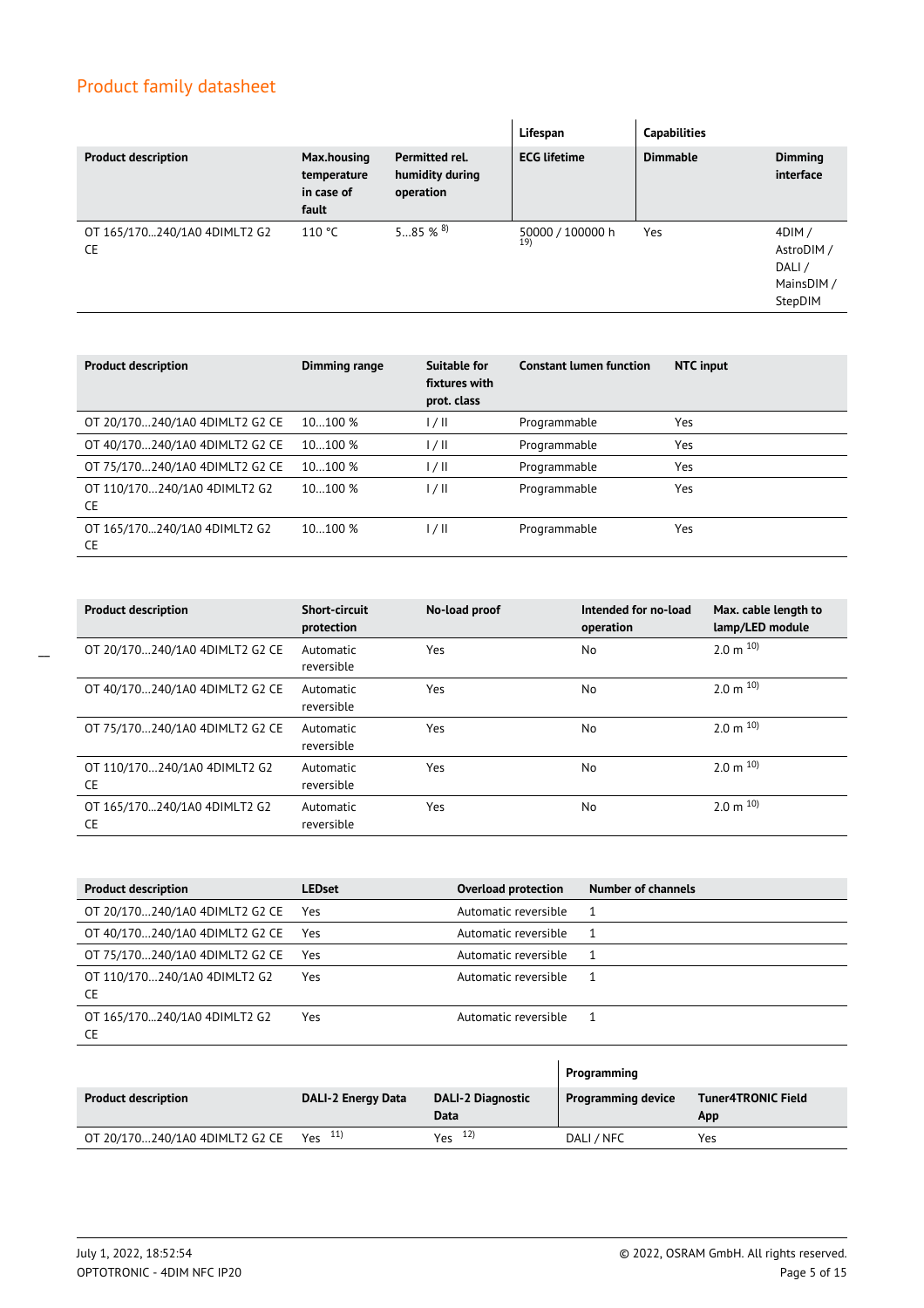|                                           |                           |                                  | Programming               |                                  |
|-------------------------------------------|---------------------------|----------------------------------|---------------------------|----------------------------------|
| <b>Product description</b>                | <b>DALI-2 Energy Data</b> | <b>DALI-2 Diagnostic</b><br>Data | <b>Programming device</b> | <b>Tuner4TRONIC Field</b><br>App |
| OT 40/170240/1A0 4DIMLT2 G2 CE            | $Yes$ $11)$               | $Yes$ $12)$                      | DALI / NFC                | Yes                              |
| OT 75/170240/1A0 4DIMLT2 G2 CE            | Yes $^{11}$               | Yes $12$                         | DALI / NFC                | Yes                              |
| OT 110/170240/1A0 4DIMLT2 G2<br><b>CE</b> | $Yes$ $11)$               | $Yes$ $12)$                      | DALI / NFC                | Yes                              |
| OT 165/170240/1A0 4DIMLT2 G2<br><b>CE</b> | $Yes$ $11)$               | $Yes$ $12)$                      | DALI / NFC                | Yes                              |

|                                           |              |                 | <b>Programmable features</b> |                           |
|-------------------------------------------|--------------|-----------------|------------------------------|---------------------------|
| <b>Product description</b>                | Tuner4TRONIC | Box programming | <b>Constant Lumen</b>        | <b>Thermal Protection</b> |
| OT 20/170240/1A0 4DIMLT2 G2 CE            | Yes          | Yes             | Yes                          | Yes                       |
| OT 40/170240/1A0 4DIMLT2 G2 CE            | Yes          | Yes             | Yes                          | Yes                       |
| OT 75/170240/1A0 4DIMLT2 G2 CE            | Yes          |                 | Yes                          | Yes                       |
| OT 110/170240/1A0 4DIMLT2 G2<br><b>CE</b> | Yes          | Yes             | Yes                          | Yes                       |
| OT 165/170240/1A0 4DIMLT2 G2<br><b>CE</b> | Yes          |                 | Yes                          | Yes                       |

| <b>Product description</b>                | <b>Driver Guard</b> | <b>AstroDIM</b> | <b>StepDIM</b> | <b>MainsDIM</b> |
|-------------------------------------------|---------------------|-----------------|----------------|-----------------|
| OT 20/170240/1A0 4DIMLT2 G2 CE Yes        |                     | Yes             | Yes            | Yes             |
| OT 40/170240/1A0 4DIMLT2 G2 CE            | Yes                 | Yes             | Yes            | Yes             |
| OT 75/170240/1A0 4DIMLT2 G2 CE            | Yes                 | Yes             | Yes            | Yes             |
| OT 110/170240/1A0 4DIMLT2 G2<br><b>CE</b> | Yes                 | Yes             | Yes            | Yes             |
| OT 165/170240/1A0 4DIMLT2 G2<br><b>CE</b> | Yes                 | Yes             | Yes            | Yes             |

|                                           |                       |                           |                                 | Certificates &<br>standards |
|-------------------------------------------|-----------------------|---------------------------|---------------------------------|-----------------------------|
| <b>Product description</b>                | <b>Emergency Mode</b> | <b>Configuration Lock</b> | <b>DALI-2 Luminaire</b><br>Data | Type of protection          |
| OT 20/170240/1A0 4DIMLT2 G2 CE            | Yes                   | Yes                       | $Yes$ $13)$                     | IP20                        |
| OT 40/170240/1A0 4DIMLT2 G2 CE            | Yes                   | Yes                       | Yes $13$                        | <b>IP20</b>                 |
| OT 75/170240/1A0 4DIMLT2 G2 CE            | Yes                   | Yes                       | $Yes$ $13)$                     | <b>IP20</b>                 |
| OT 110/170240/1A0 4DIMLT2 G2<br><b>CE</b> | Yes                   | Yes                       | 13)<br>Yes                      | <b>IP20</b>                 |
| OT 165/170240/1A0 4DIMLT2 G2<br><b>CE</b> | Yes                   | Yes                       | $Yes$ $13)$                     | IP20                        |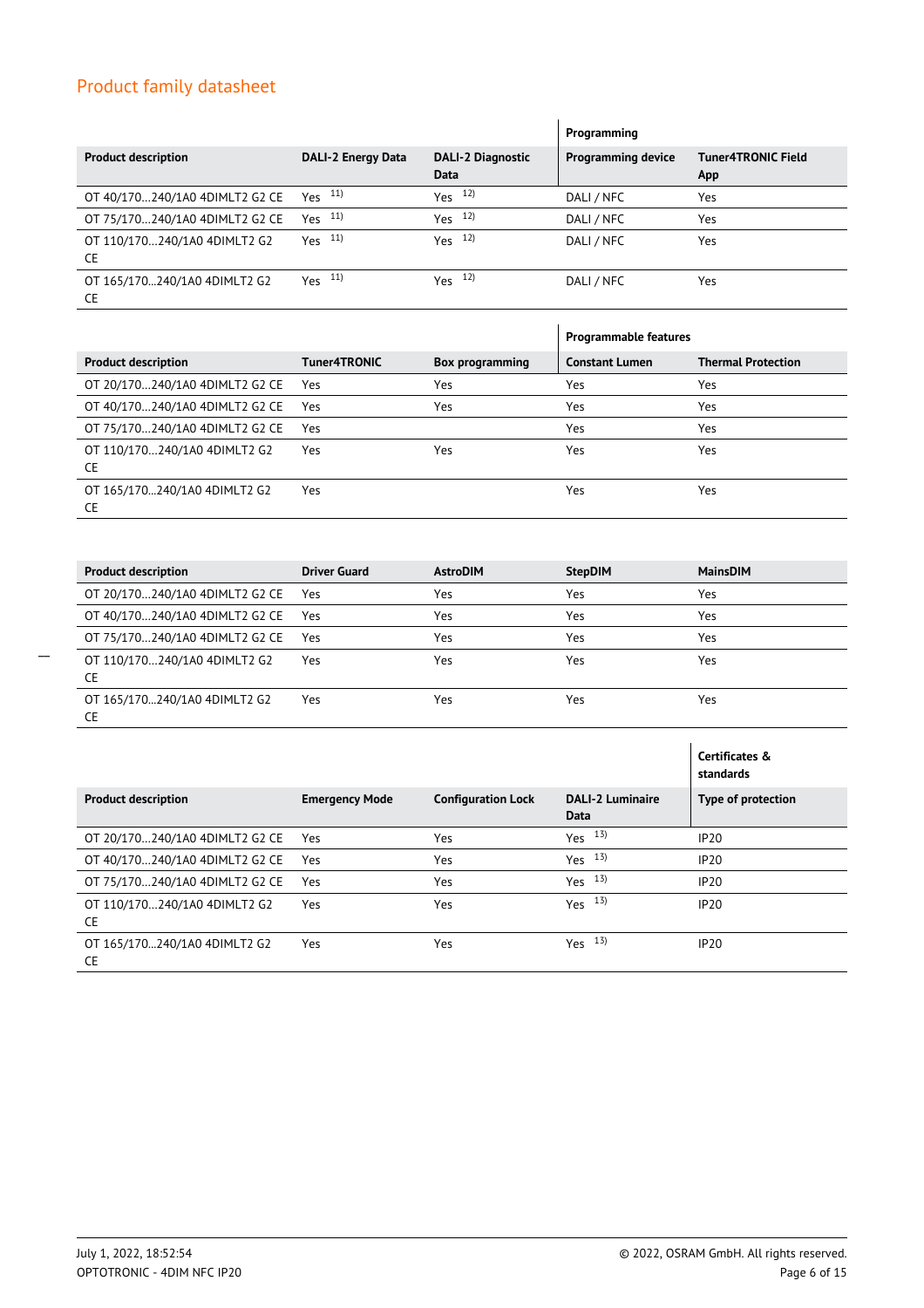|                                    |                                                                                                                                                                                                                                                                                                            |                                                           | Logistical data       | <b>Environmental</b><br>information<br><b>Information</b><br>according Art. 33 of<br>EU Regulation (EC)<br>1907/2006 (REACh) |
|------------------------------------|------------------------------------------------------------------------------------------------------------------------------------------------------------------------------------------------------------------------------------------------------------------------------------------------------------|-----------------------------------------------------------|-----------------------|------------------------------------------------------------------------------------------------------------------------------|
| <b>Product description</b>         | <b>Standards</b>                                                                                                                                                                                                                                                                                           | Approval marks -<br>approval                              | <b>Commodity code</b> | <b>Date of Declaration</b>                                                                                                   |
| OT 20/170240/1A0 4DIMLT2 G2 CE     | Acc. to EN 61347-1/Acc.<br>to EN 61347-2-13/Acc. to<br>EN 62384/Acc. to EN<br>55015:2006 + A1:2007 +<br>A2:2009/Acc. to EN<br>61547/Acc. to FCC 47 part<br>15 class B/Acc. to IEC<br>61000-3-2/Acc. to IEC<br>61000-3-3/Acc. to IEC<br>62386-101/Acc. to IEC<br>62386-102/Acc. to IEC<br>62386-207/UL-8750 | CCC / CE / DALI-2 /<br>EL / ENEC / RCM /<br>VDE / VDE-EMC | 850440829000          | 14-04-2022                                                                                                                   |
| OT 40/170240/1A0 4DIMLT2 G2 CE     | Acc. to EN 61347-1/Acc.<br>to EN 61347-2-13/Acc. to<br>EN 62384/Acc. to EN<br>55015:2006 + A1:2007 +<br>A2:2009/Acc. to EN<br>61547/Acc. to FCC 47 part<br>15 class B/Acc. to IEC<br>61000-3-2/Acc. to IEC<br>61000-3-3/Acc. to IEC<br>62386-101/Acc. to IEC<br>62386-102/Acc. to IEC<br>62386-207/UL-8750 | CCC/CE/DALI-2/<br>EL / ENEC / RCM /<br>VDE / VDE-EMC      | 850440829000          | 14-04-2022                                                                                                                   |
| OT 75/170240/1A0 4DIMLT2 G2 CE     | Acc. to EN 61347-1/Acc.<br>to EN 61347-2-13/Acc. to<br>EN 62384/Acc. to EN<br>55015:2006 + A1:2007 +<br>A2:2009/Acc. to EN<br>61547/Acc. to FCC 47 part<br>15 class B/Acc. to IEC<br>61000-3-2/Acc. to IEC<br>61000-3-3/Acc. to IEC<br>62386-101/Acc. to IEC<br>62386-102/Acc. to IEC<br>62386-207/UL-8750 | CCC / CE / DALI-2 /<br>EL / ENEC / RCM /<br>VDE / VDE-EMC | 850440829000          | 14-04-2022                                                                                                                   |
| OT 110/170240/1A0 4DIMLT2 G2<br>CE | Acc. to EN 61347-1/Acc.<br>to EN 61347-2-13/Acc. to<br>EN 62384/Acc. to EN<br>55015:2006 + A1:2007 +<br>A2:2009/Acc. to EN<br>61547/Acc. to FCC 47 part<br>15 class B/Acc. to IEC<br>61000-3-2/Acc. to IEC<br>61000-3-3/Acc. to IEC<br>62386-101/Acc. to IEC<br>62386-102/Acc. to IEC<br>62386-207/UL-8750 | CCC/CE/DALI-2/<br>EL / ENEC / RCM /<br>VDE / VDE-EMC      | 850440829000          | 14-04-2022                                                                                                                   |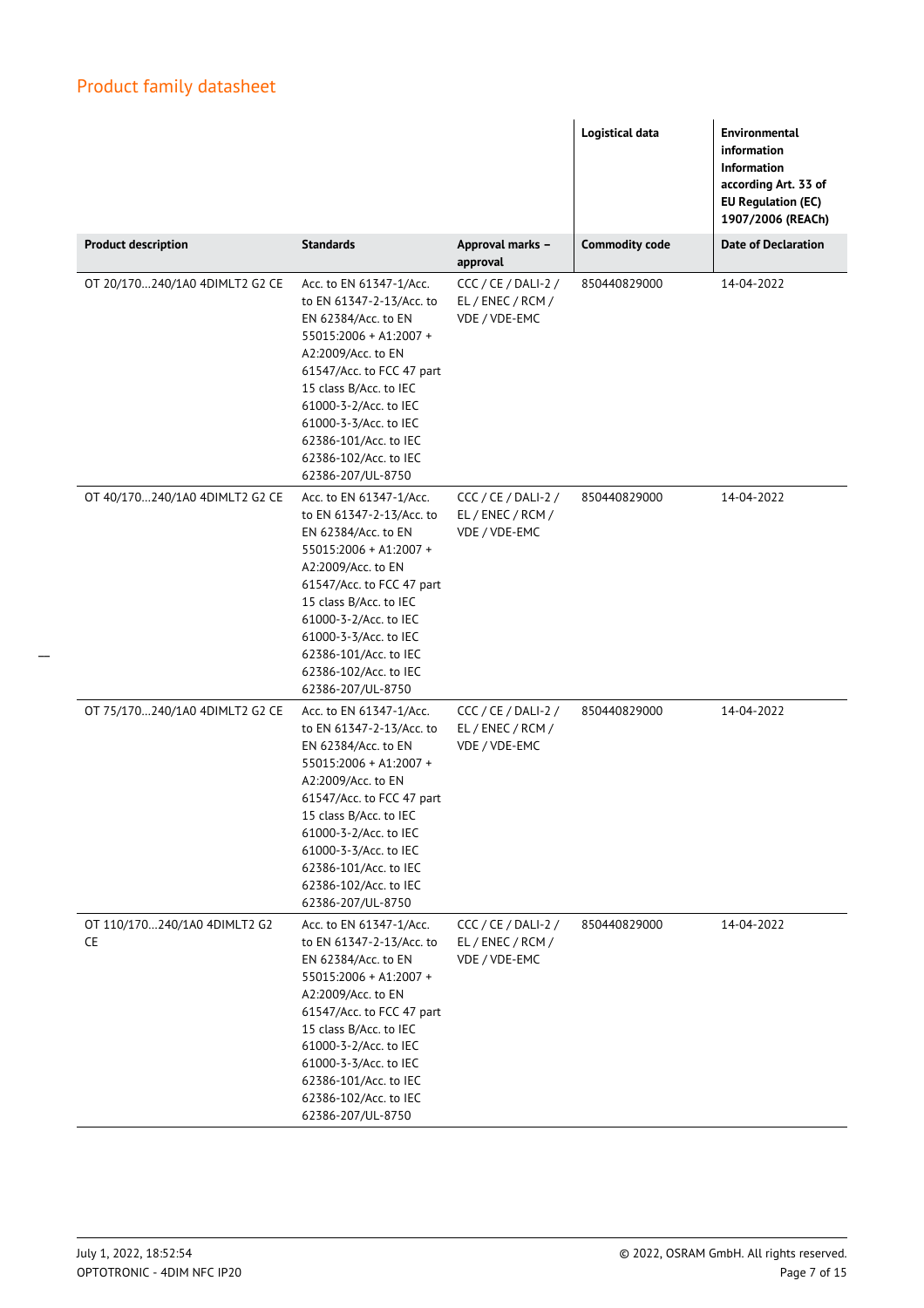|                                           |                                                                                                                                                                                                                                                                                                            |                                                           | Logistical data                  | <b>Environmental</b><br>information<br>Information<br>according Art. 33 of<br><b>EU Regulation (EC)</b><br>1907/2006 (REACh) |
|-------------------------------------------|------------------------------------------------------------------------------------------------------------------------------------------------------------------------------------------------------------------------------------------------------------------------------------------------------------|-----------------------------------------------------------|----------------------------------|------------------------------------------------------------------------------------------------------------------------------|
| <b>Product description</b>                | <b>Standards</b>                                                                                                                                                                                                                                                                                           | Approval marks -<br>approval                              | <b>Commodity code</b>            | <b>Date of Declaration</b>                                                                                                   |
| OT 165/170240/1A0 4DIMLT2 G2<br><b>CE</b> | Acc. to EN 61347-1/Acc.<br>to EN 61347-2-13/Acc. to<br>EN 62384/Acc. to EN<br>55015:2006 + A1:2007 +<br>A2:2009/Acc. to EN<br>61547/Acc. to FCC 47 part<br>15 class B/Acc. to IEC<br>61000-3-2/Acc. to IEC<br>61000-3-3/Acc. to IEC<br>62386-101/Acc. to IEC<br>62386-102/Acc. to IEC<br>62386-207/UL-8750 | BIS / CCC / CE /<br>DALI-2 / EL / ENEC /<br>VDE / VDE-EMC | 850440829000                     | 14-04-2022                                                                                                                   |
|                                           |                                                                                                                                                                                                                                                                                                            |                                                           |                                  |                                                                                                                              |
| <b>Product description</b>                | <b>Primary Article</b><br><b>Identifier</b>                                                                                                                                                                                                                                                                | <b>Candidate List</b><br>Substance 1                      | <b>CAS No. of substance</b><br>1 | <b>Safe Use Instruction</b>                                                                                                  |
| OT 20/170240/1A0 4DIMLT2 G2 CE            | 4052899981928  <br>4050732430770                                                                                                                                                                                                                                                                           | Lead                                                      | 7439-92-1                        | The identification of<br>the Candidate List<br>substance is<br>sufficient to allow<br>safe use of the<br>article.            |
| OT 40/170240/1A0 4DIMLT2 G2 CE            | 4052899981935  <br>4050732430800                                                                                                                                                                                                                                                                           | Lead                                                      | 7439-92-1                        | The identification of<br>the Candidate List<br>substance is<br>sufficient to allow<br>safe use of the<br>article.            |
| OT 75/170240/1A0 4DIMLT2 G2 CE            | 4052899981942  <br>4050732430817                                                                                                                                                                                                                                                                           | Lead                                                      | 7439-92-1                        | The identification of<br>the Candidate List<br>substance is<br>sufficient to allow<br>safe use of the<br>article.            |
| OT 110/170240/1A0 4DIMLT2 G2<br>CE        | 4052899981959  <br>4050732430824                                                                                                                                                                                                                                                                           | Lead                                                      | 7439-92-1                        | The identification of<br>the Candidate List<br>substance is<br>sufficient to allow<br>safe use of the<br>article.            |
| OT 165/170240/1A0 4DIMLT2 G2<br>CE        | 4062172053952  <br>8010703816770  <br>4055462326874                                                                                                                                                                                                                                                        | Lead                                                      | 7439-92-1                        | The identification of<br>the Candidate List<br>substance is<br>sufficient to allow<br>safe use of the<br>article.            |

 $\overline{\phantom{a}}$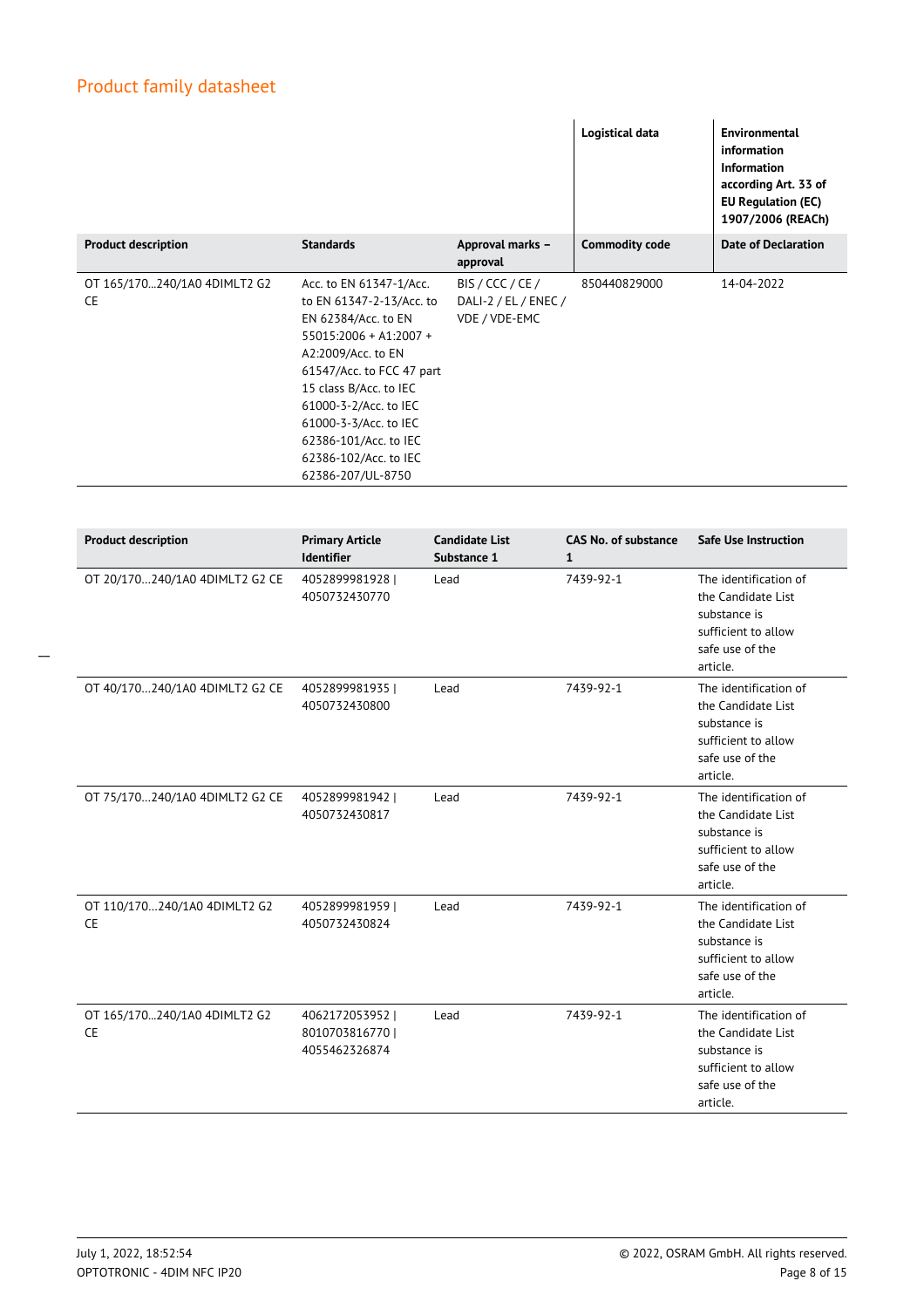| <b>Declaration No. in</b><br><b>SCIP database</b>                                                                                            |
|----------------------------------------------------------------------------------------------------------------------------------------------|
| 32a69a93-2748-<br>48e2-ac3f-<br>55ebbce0f9a7  <br>bb3df44e-0c55-<br>4108-8e84-<br>a377f3a7f2bf                                               |
| 29875895-b98f-<br>49c7-a31a-<br>a13fae62ec32  <br>2c391097-0244-<br>45e8-9346-<br>4619e93866ed                                               |
| 1a61f724-4b96-4f14-<br>a90a-0e5fe1aec754  <br>4d4e1c54-5ed9-<br>4771-a4ea-<br>503370cdffc5                                                   |
| 508457bc-a414-<br>496e-ae8c-<br>717245b30b0f<br>96be3e5a-1c90-<br>42dc-9fa7-<br>5ef69ff192e6                                                 |
| 4c0de48f-a83c-4e21-<br>b0b4-51a129897291<br>  b14fb74b-7496-<br>4707-9d46-<br>7065fb740fb4  <br>7d356b07-e1f1-<br>4883-9dd9-<br>aac2350a2758 |
|                                                                                                                                              |
|                                                                                                                                              |

 $\frac{10}{10}$  Output wires must be routed as close as possible to each other

- 11) Acc. DALI part 252
- 12) Acc. DALI part 253
- 13) Acc. DALI part 251
- 14) At 180 µs
- 15) At maximum T =  $80^{\circ}$ C / 10% failure rate
- 16)  $_{\rm At}$  190  $_{\rm \mu s}$

17) At maximum T =  $85^{\circ}$ C / 10% failure rate

18) At 160 µs

19) At maximum T = 90°C / 10% failure rate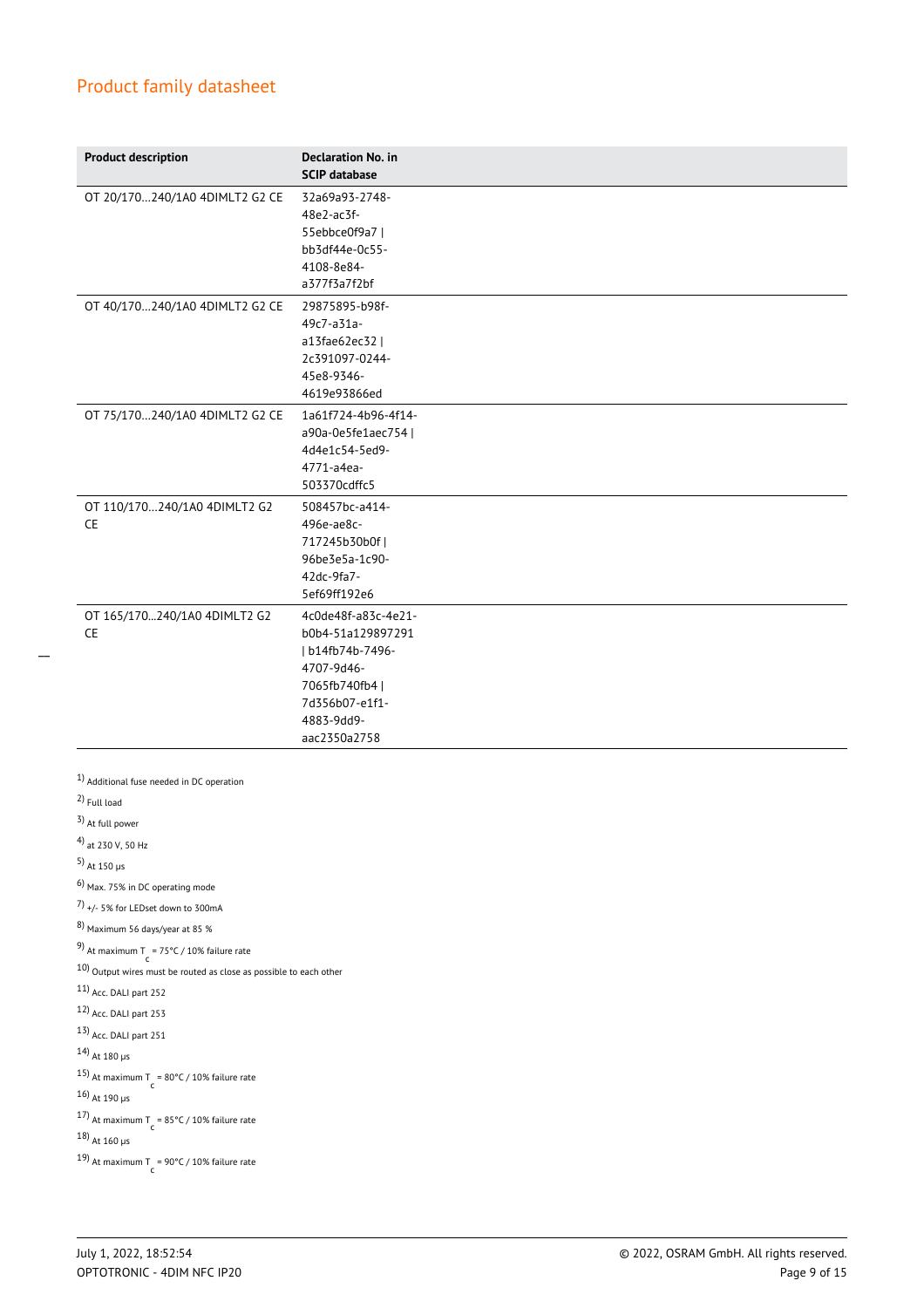



539459\_OT 40120-2771A0 4DIMLT2 E OT 75170-2401A0 4DIMLT2 G2 CE





 $\overline{a}$ 

## OT 165 170-2401A0 4 DIM LT2 G2 CE OT 165 170-2401A0 4 DIM LT2 G2 CE

### Application advice

For more detailed application information and graphics please see product datasheet.

### Sales and Technical Support

Sales and Technical Support www.osram.com

### Download Data

| <b>File</b>                                                                      |
|----------------------------------------------------------------------------------|
| User instruction<br><b>OPTOTRONIC Outdoor</b>                                    |
| <b>Brochures</b><br>Technical Application Guide - 4DIMLT2 G2 CE LED drivers (EN) |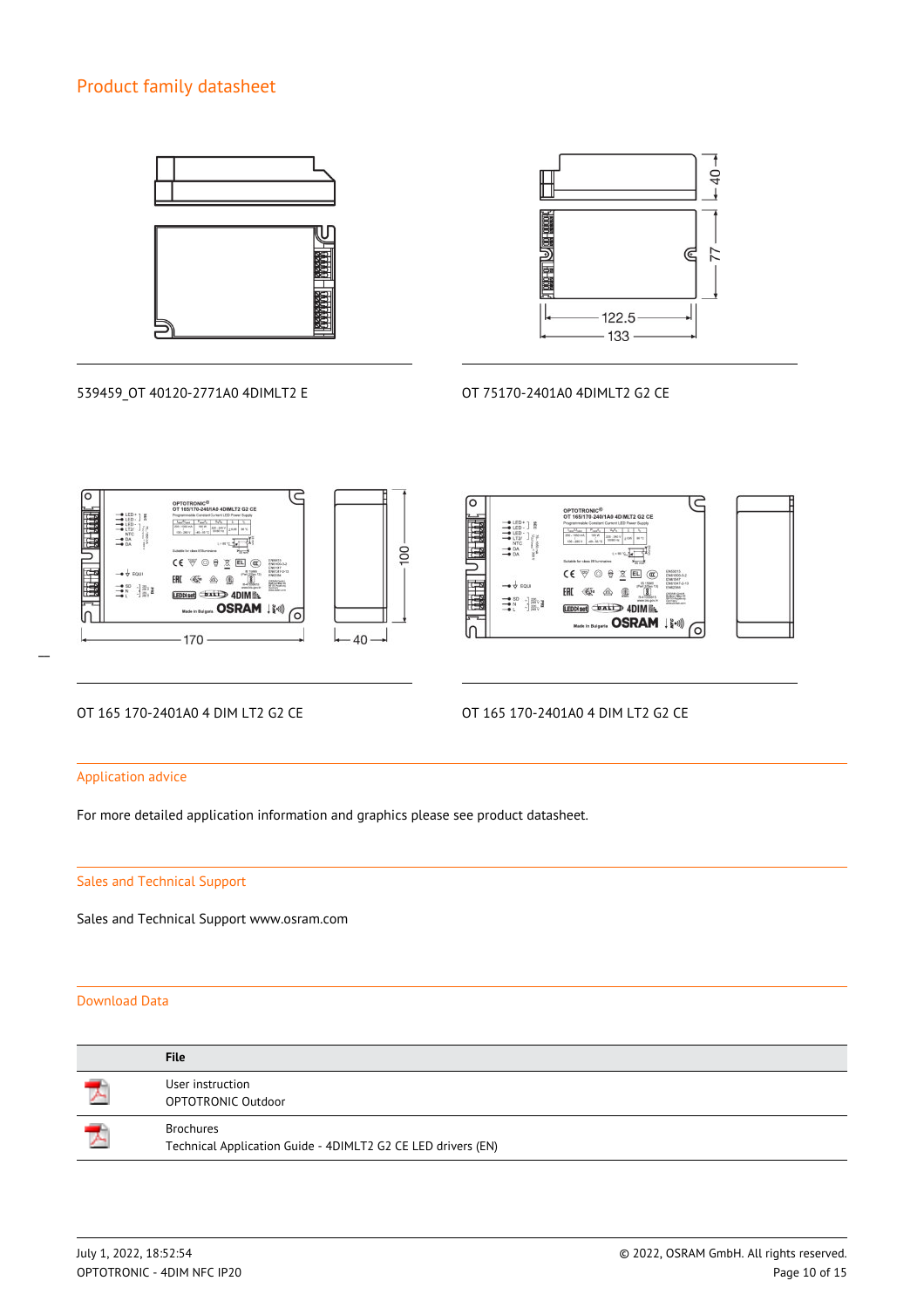|    | Certificates<br>RCM Certificate CS10824N                                                                |
|----|---------------------------------------------------------------------------------------------------------|
| A  | Certificates<br>OT ENEC 40050684 010622                                                                 |
| 7. | Certificates<br>OT Outdoor CB DE1 62952A1 220920                                                        |
| プ  | Certificates<br>OT EMC 40050085 200220                                                                  |
| 人  | Certificates<br>OT 20 4DIM LT2 G2 EATON AM35336 210520                                                  |
|    | Certificates<br>OT 20 4DIM LT2 G2 INOTEC AM35336 210520                                                 |
| ᅐ  | Certificates<br>OT Outdoor CB DE1 62952A2 220920                                                        |
| プ  | Certificates<br>OT Outdoor VDE TESTREPORT 276377 220920                                                 |
|    | Certificates<br>VDE ENEC Certificate 40043863                                                           |
| プ  | Certificates<br>CB Certificate DE1-59452                                                                |
| プ  | Certificates<br>VDE ENEC Certificate 40043863 appendix                                                  |
| プ  | Certificates<br>OT EMC 40044675 250621                                                                  |
| ₮  | Certificates<br>CCC Certificate 2018171002002021                                                        |
|    | Declarations of conformity<br>OT 1DIMLT2 G1 4DIMLT2 G2 CE 3806542 061221                                |
| プ  | Declarations of conformity<br>OT DIM LT2 CE UK DoC 4291524 260221                                       |
|    | Declarations of conformity<br>EATON(CEAG)-Conformity declaration AM04626_OT20_170-240_1A0_4DIMLT2_G2_CE |
|    | Declarations of conformity<br>INOTEC- Conformity declaration AM04626_OT20_170-240_1A0_4DIMLT2_G2_CE     |
|    | Declarations of conformity<br>EU Declaration of Conformity 3584649                                      |
|    | CAD data<br>CAD data STEP OT 20170-2401A0 4DIMLT2 G2 CE                                                 |
|    | CAD data<br>OT 20 4DIMLT2G2CE IGS 060820                                                                |
|    | CAD data<br>OT 20 4DIMLT2G2CE STEP 060820                                                               |
|    | CAD Data 2-dim<br>OT 20 4DIMLT2G2CE CAD2PDF 060820                                                      |
|    | CAD data 3-dim<br>OT 20 4DIMLT2G2CE CAD3PDF 060820                                                      |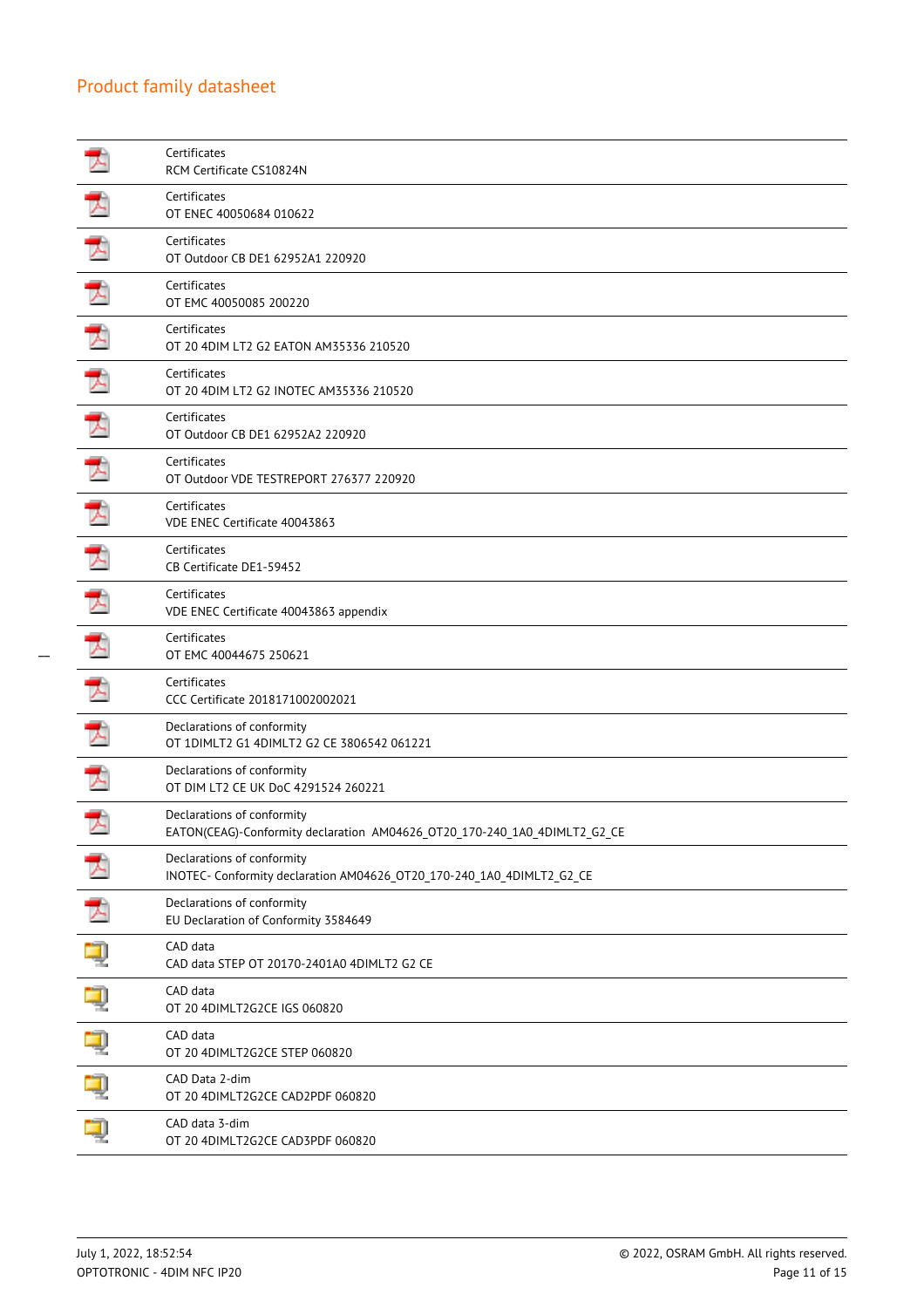|   | Certificates<br>OT 40 4DIM LT2 G2 EATON AM35337 210520                                                  |
|---|---------------------------------------------------------------------------------------------------------|
| ┻ | Certificates<br>OT 40 4DIM LT2 G2 INOTEC AM35337 210520                                                 |
| 귯 | Declarations of conformity<br>Declaration of Conformity 3547530                                         |
| プ | Declarations of conformity<br>EATON(CEAG)-Conformity declaration AM04628_OT40_170-240_1A0_4DIMLT2_G2_CE |
| 人 | Declarations of conformity<br>INOTEC- Conformity declaration AM04628_OT40_170-240_1A0_4DIMLT2_G2_CE     |
|   | CAD data<br>CAD data STEP OT 40170-2401A0 4DIMLT2 G2 CE                                                 |
|   | CAD data<br>OT 40 4DIMLT2G2CE IGS 060820                                                                |
|   | CAD data<br>OT 40 4DIMLT2G2CE STEP 060820                                                               |
|   | CAD Data 2-dim<br>OT 40 4DIMLT2G2CE CAD2PDF 060820                                                      |
|   | CAD data 3-dim<br>OT 40 4DIMLT2G2CE CAD3PDF 060820                                                      |
| ᆺ | User instruction<br>OPTOTRONIC Outdoor                                                                  |
| ┻ | Certificates<br>OT 75 4DIM LT2 G2 EATON AM35338 210520                                                  |
| ᄌ | Certificates<br>OT 75 4DIM LT2 G2 INOTEC AM35338 210520                                                 |
|   | Certificates<br>CB Test Certificate DE1-60243                                                           |
| ᅐ | Certificates<br>CCC Certificate 2018171002002244                                                        |
| プ | Declarations of conformity<br>EU Declaration of Conformity 3605907 (EN)                                 |
|   | Declarations of conformity<br>EATON(CEAG)-Conformity declaration AM03550 OT 75170-2401A0 4DIMLT2 G2 CE  |
|   | Declarations of conformity<br>INOTEC-Conformity declaration AM03550 OT 75170-2401A0 4DIMLT2 G2 CE       |
|   | CAD data<br>CAD data STEP OT 75170-2401A0 4DIMLT2 G2 CE                                                 |
|   | CAD data<br>OT 75 4DIMLT2G2CE IGS 060820                                                                |
|   | CAD data<br>OT 75 4DIMLT2G2CE STEP 060820                                                               |
|   | CAD Data 2-dim<br>OT 75 4DIMLT2G2CE CAD2PDF 060820                                                      |
|   | CAD data 3-dim<br>OT 75 4DIMLT2G2CE CAD3PDF 060820                                                      |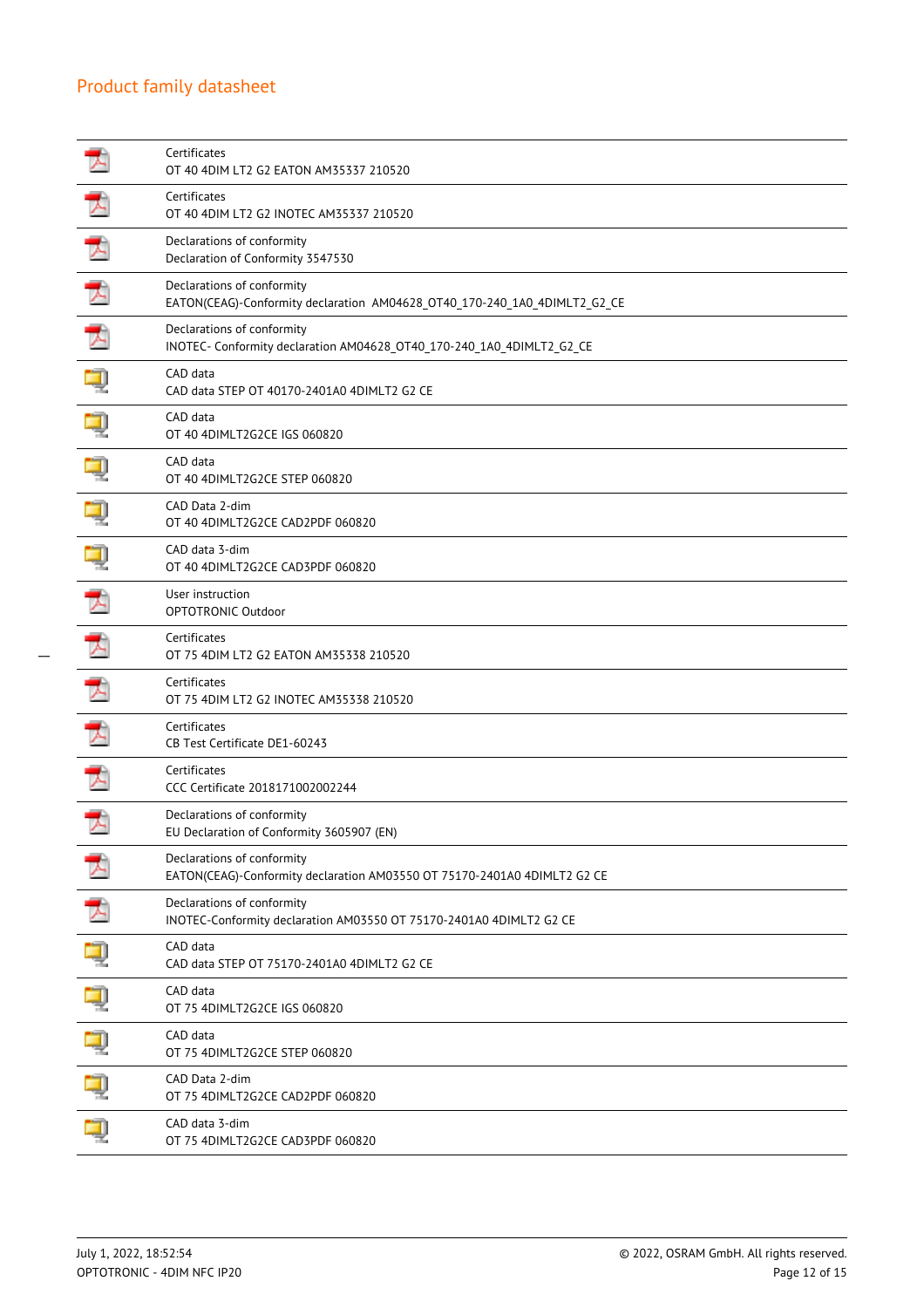|   | Certificates<br>OT 110 4DIM LT2 G2 EATON AM35339 210520                                                 |
|---|---------------------------------------------------------------------------------------------------------|
|   | Certificates<br>OT 110 4DIM LT2 G2 INOTEC AM35339 210520                                                |
| プ | Certificates<br>CCC Certificate 2018171002002265                                                        |
|   | Declarations of conformity<br>EU Declaration of Conformity 3629845                                      |
| 入 | Declarations of conformity<br>EATON(CEAG)-Conformity declaration AM03548 OT 110170-2401A0 4DIMLT2 G2 CE |
|   | Declarations of conformity<br>INOTEC-Conformity declaration AM03548 OT 110170-2401A0 4DIMLT2 G2 CE      |
|   | CAD data<br>CAD data STEP OT 110170-2401A0 4DIMLT2 G2 CE                                                |
|   | CAD data<br>OT 110 4DIMLT2G2CE IGS 060820                                                               |
|   | CAD data<br>OT 110 4DIMLT2G2CE STEP 060820                                                              |
|   | CAD Data 2-dim<br>OT 110 4DIMLT2G2CE CAD2PDF 060820                                                     |
|   | CAD data 3-dim<br>OT 110 4DIMLT2G2CE CAD3PDF 060820                                                     |
|   | User instruction<br>OPTOTRONIC Outdoor                                                                  |
| 人 | Certificates<br>OT 165 4DIM G2 CE BIS 34496 170420                                                      |
|   | Certificates<br>OT 165 4DIM LT2 G2 EATON AM27702 210520                                                 |
|   | Certificates<br>OT 165 4DIM LT2 G2 INOTEC AM27702 210520                                                |
|   | Certificates<br>OT 165 4DIMLT2 G2 CE UK DoC 4310787 010621                                              |
|   | Declarations of conformity<br>OT 4DIMLT2 G2 CE 3813028 100921                                           |
|   | CAD data<br>OT 165 4DIMLT2G2CE IGS 060820                                                               |
|   | CAD data<br>OT 165 4DIMLT2G2CE STEP 060820                                                              |
|   | CAD Data 2-dim<br>OT 165 4DIMLT2G2CE CAD2PDF 060820                                                     |
|   | CAD data 3-dim<br>OT 165 4DIMLT2G2CE CAD3PDF 060820                                                     |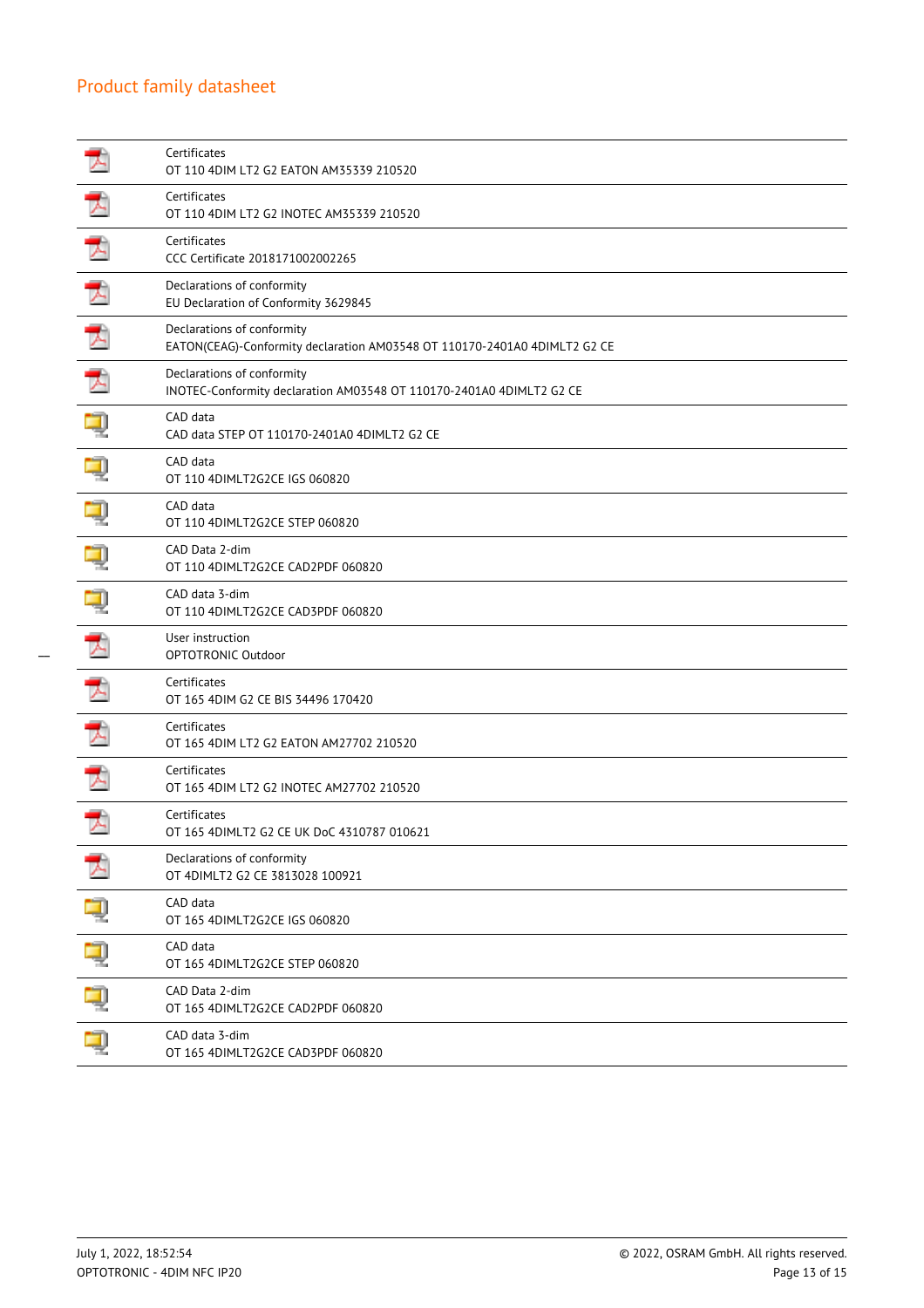#### Ecodesign regulation information:

Intended for use with LED modules.

The forward voltage of the LED light source shall be within the defined operating window of the control gear in all operating conditions including dimming if applicable.

Separate control gear and light sources must be disposed of at certified disposal companies in accordance with Directive 2012/19/EU (WEEE) in the EU and with Waste Electrical and Electronic Equipment (WEEE) Regulations 2013 in the UK. For this purpose, collection points for recycling centres and take-back systems (CRSO) are available from retailers or private disposal companies, which accept separate control gear and light sources free of charge. In this way, raw materials are conserved and materials are recycled.

### Logistical Data

| <b>Product code</b> | <b>Product description</b>         | Packaging unit (Pieces/Unit) | Dimensions (length x width x<br>height) | <b>Volume</b>         | <b>Gross weight</b> |
|---------------------|------------------------------------|------------------------------|-----------------------------------------|-----------------------|---------------------|
| 4052899981928       | OT 20/170240/1A0<br>4DIMLT2 G2 CE  | Shipping carton box<br>10    | 280 mm x 175 mm x 102 mm                | 5.00 $\rm{dm^3}$      | 2279.00 g           |
| 4052899981935       | OT 40/170240/1A0<br>4DIMLT2 G2 CE  | Shipping carton box<br>10    | 280 mm x 175 mm x 102 mm                | 5.00 $\rm{dm^3}$      | 2279.00 g           |
| 4052899981942       | OT 75/170240/1A0<br>4DIMLT2 G2 CE  | Shipping carton box<br>10    | 300 mm x 210 mm x 100 mm                | 6.30 dm <sup>3</sup>  | 3223.00 g           |
| 4052899981959       | OT 110/170240/1A0<br>4DIMLT2 G2 CE | Shipping carton box<br>10    | 385 mm x 300 mm x 125 mm                | 14.44 dm <sup>3</sup> | 8141.00 g           |
| 4062172053952       | OT 165/170240/1A0<br>4DIMLT2 G2 CE | Shipping carton box<br>10    | 395 mm x 148 mm x 248 mm                | 14.50 $\rm{dm^3}$     | 10536.00 g          |

The mentioned product code describes the smallest quantity unit which can be ordered. One shipping unit can contain one or more single products. When placing an order, for the quantity please enter single or multiples of a shipping unit.

### Accessories Optional

| <b>Product description</b>        | Accessory name                    | <b>Accessory code</b> |
|-----------------------------------|-----------------------------------|-----------------------|
| OT 20/170240/1A0 4DIMLT2<br>G2CE  | NFC Scanner by TERTIUM Technology | 4055462290281         |
| OT 40/170240/1A0 4DIMLT2<br>G2CE  | NFC Scanner by TERTIUM Technology | 4055462290281         |
| OT 75/170240/1A0 4DIMLT2<br>G2CE  | NFC Scanner by TERTIUM Technology | 4055462290281         |
| OT 110/170240/1A0 4DIMLT2<br>G2CE | NFC Scanner by TERTIUM Technology | 4055462290281         |
| OT 165/170240/1A0 4DIMLT2<br>G2CE | NFC Scanner by TERTIUM Technology | 4055462290281         |